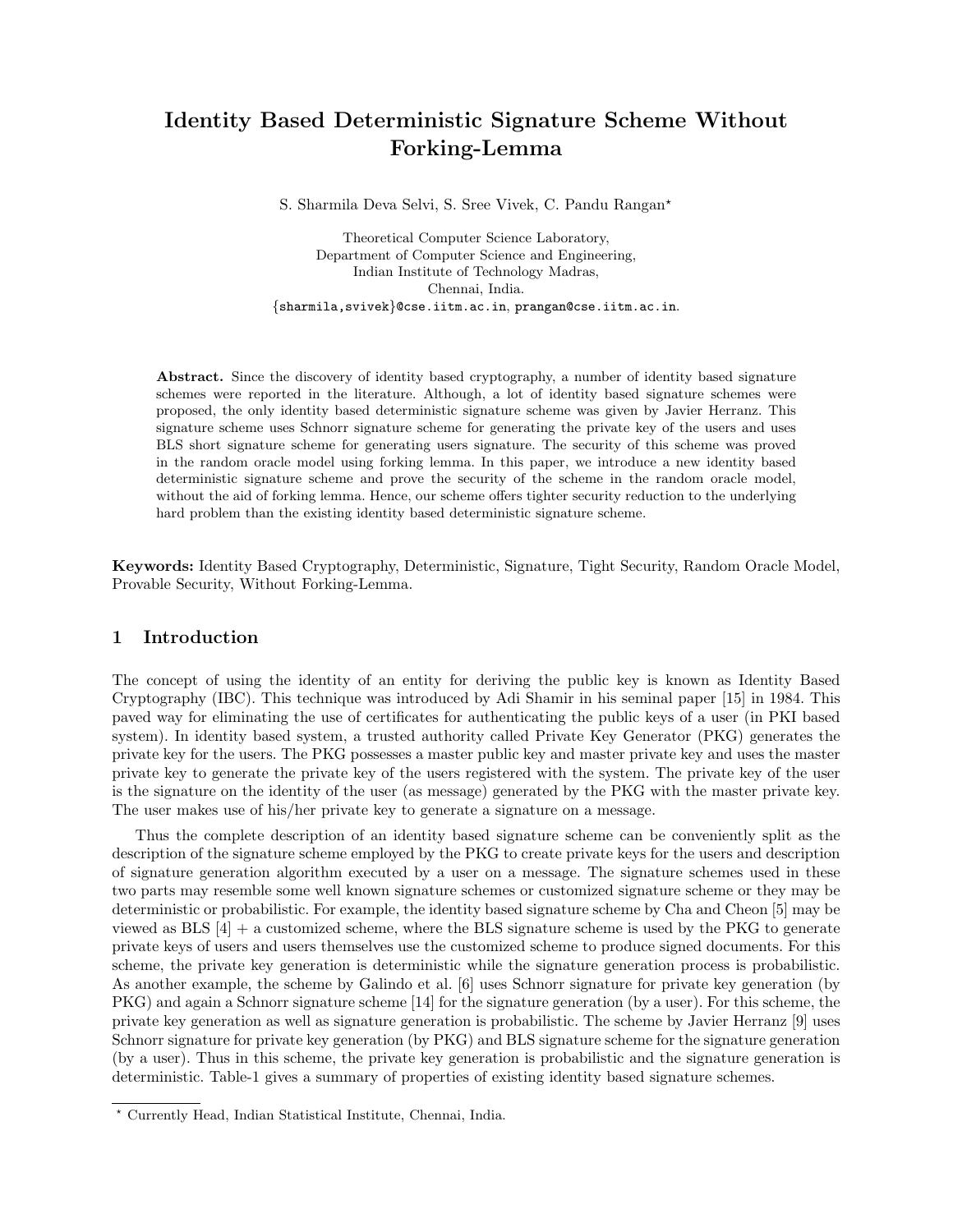| Scheme                     | Private        | Signing    |        |               | Type of Pairing              |                |
|----------------------------|----------------|------------|--------|---------------|------------------------------|----------------|
|                            | Key            |            |        |               | Algorithm Scheme Computation |                |
|                            |                |            |        | Key Sign Sign |                              | Verify         |
| Cha-Cheon [5]              | <b>BLS</b>     | Custom     |        |               | No.                          | Yes            |
| Sakai [13]                 | <b>BLS</b>     | Custom     | $\Box$ | Р             | No.                          | Yes            |
| Barreto [1]                | $[16]$         | Custom     | I)     | P             | No.                          | Yes            |
| $\sqrt{\text{Galind}}$ [6] | Schnorr        | Schnorr    | Р      | Р             | No.                          | N <sub>o</sub> |
| Javier [9]                 | Schnorr        | <b>BLS</b> | Р      | I)            | No.                          | Yes            |
| Ours                       | $Basic_{Sign}$ | custom     | Р      |               | N <sub>0</sub>               | Yes            |

Table-1: Properties of ID-Based Signatures

P - Probabilistic Signature, D - Deterministic Signature, Custom - Custom designed signing algorithm

Tightness of Security Reduction: In the computational model, proof of security for a signature follows if there does not exist a polynomial time algorithm with the following ability:

The reduction algorithm makes use of a polynomial time algorithm that forges a signature, to construct a polynomial time algorithm that solves the computational hard problem. If there is no polynomial time algorithm for solving the computational hard problem then the existence of such reduction implies that the signature scheme is not breakable in polynomial time.

This security argument is asymptotic. In CDH based signature schemes, forging signatures is infeasible in prime order groups where the size of the security parameter is above some threshold value. For practice, we should exactly know what should be the constraint on security parameter to impose a sufficient infeasible computational bound on the adversary.

Bellare and Rogaway [3] gave the method for exact security analysis that focuses on the computational efficiency of the reduction algorithm. This allows one to quantify the relation between the difficulty of forging a signature and hardness of the underlying hard problem. The relative hardness of forging the signature to that of breaking the computational assumption can be loose, close or tight as pointed out by Micali and Reyzin [10]. In [7], Goh et al. showed that the application of forking lemma [12], for proving security of Fiat-Shamir based signatures makes it inefficient by imposing an increase in the length of the modulus p. In any discrete-log based system of a prime field  $\mathbb{Z}_p$ , breaking the discrete-log in the index-calculus method works in  $\mathcal{O}(exp(\sqrt[3]{|p|}))$ . Thus, a factor  $\alpha$  increase in the security parameter implies a  $\alpha^3$  increase in the size of the modulus p. This is why, the reduction with forking lemma for Schnorr signature scheme implies that the scheme is secure only with a field modulus 8000 bits, if we consider that discrete-log problem is hard for 1000 bit modulus. In Table-2, we do not consider the schemes reported in [5, 13, 1, 6] because they are all probabilistic signature schemes. We consider the scheme in [9] for comparing with our scheme.

|      |  |  |                                                 |                                                                      | Scheme Tightness Implication on size of $  p  $ Size of one Type |  |
|------|--|--|-------------------------------------------------|----------------------------------------------------------------------|------------------------------------------------------------------|--|
|      |  |  | $\ $ Key $\ $ Sign $\ $ Key Size $\ $ Sign Size |                                                                      | $\left\Vert \text{group element}\right\Vert$                     |  |
|      |  |  |                                                 | Javier [9] NT NT $8*320=2560$ <sup>†</sup> $8*320=2560$ <sup>†</sup> | 2560                                                             |  |
| Ours |  |  | 320                                             | 326                                                                  |                                                                  |  |

Table-2: Tightness Comparison with the Existing Scheme

T - Tight, NT - Not Tight (uses forking-lemma), P - Probabilistic Signature, D - Deterministic Signature, † - The eight fold increase is due to loose reduction through forking lemma, We consider Elliptic Curve CDH is hard in 320 bits.

Application: Aggregation of several signatures is an important computation done on several signatures in order to optimize communication, computation and storage costs. Depending on the size of the aggregated output, we refer a particular aggregation scheme as Naive, Partial or Full aggregation. By using the identity based signature scheme by Herranz [9] partial aggregation is possible. His scheme allows a more compact aggregation where the length of the resulting aggregate signature will not depend on the number of signed messages, but on the number of signers. This improvement, is considered to be a major improvement in [9] because in situations where devices have to store many signatures coming from a small set of users, the size of the aggregate signature gets compact. This is because, the key generation is probabilistic and the randomness used to compute the key can be stored by the verifier and since the signature is deterministic, there is no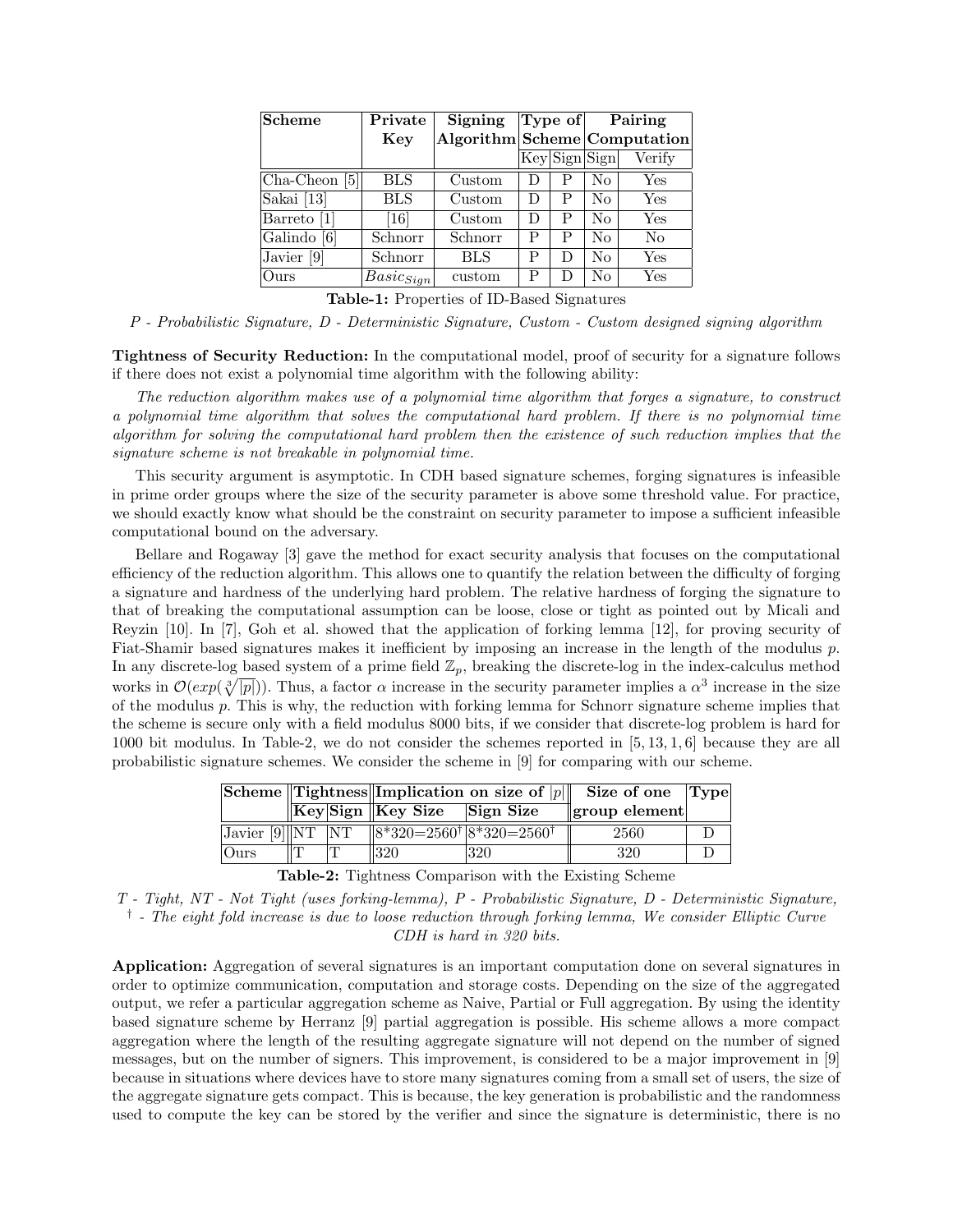randomness to be propagated with the signature and hence the aggregate signature is more compact than the aggregate signatures generated by probabilistic identity based signature schemes.

Our Contribution: Our first contribution is a novel probabilistic PKI based signature scheme (and this is of independent interest) described in section 4. PKG uses this to generate the private keys for users. The next section (section 5) contains the details of an identity based deterministic signature scheme, and again this scheme is different from all the existing ones. Our scheme does not use pairing in the generation process. Of course, in the verification process, we employ pairing computations. The significant advantage of our scheme is that it allows a tight reduction to the GDH problem. For all the schemes that are available so far, the reduction is not tight. However, we show a tight reduction of the security of our scheme to the GDH problem. Ours is the first and only system with this property. Due to this property both the key size and signature size are substantially smaller than the best previously known schemes. Since our identity based signature scheme offers tight reduction to the GDH problem, it can be used to generate more compact aggregate signatures using smaller security parameter values.

# 2 Preliminaries

Bilinear Pairing: Let  $\mathbb{G}_1$  be an additive cyclic group generated by P, with prime order q, and  $\mathbb{G}_2$  be a multiplicative cyclic group of the same order q. A bilinear pairing is a map  $\hat{e}: \mathbb{G}_1 \times \mathbb{G}_1 \to \mathbb{G}_2$  with the following properties.

- **Bilinearity.** For all  $P, Q, R \in \mathbb{G}_1$ ,
	- $\hat{e}(P+Q,R) = \hat{e}(P,R)\hat{e}(Q,R)$
	- $\hat{e}(P, Q + R) = \hat{e}(P, Q)\hat{e}(P, R)$
- $\hat{e}(aP, bQ) = \hat{e}(P, Q)^{ab}$  [Where  $a, b \in_R \mathbb{Z}_p$ ]  $-$  Non-Degeneracy. There exist  $P,Q \in \mathbb{G}_1$  such that  $\hat{e}(P,Q) \neq I_{\mathbb{G}_2}$ , where  $I_{\mathbb{G}_2}$  is the identity element of  $\mathbb{G}_2$ .
- **Computability.** There exists an efficient algorithm to compute  $\hat{e}(P,Q)$  for all  $P,Q \in \mathbb{G}_1$ .

Computational Assumptions: In this section, we review the computational assumptions related to bilinear maps that are relevant to the protocol we discuss.

**Definition 1.** Computation Diffie-Hellman Problem (CDHP): Given  $(P, aP, bP) \in \mathbb{G}_1^3$  for unknown  $a, b \in \mathbb{G}_2$  $\mathbb{Z}_p$ , the CDH problem in  $\mathbb{G}_1$  is to compute abP. The advantage of any probabilistic polynomial time algorithm A in solving the CDH problem in  $\mathbb{G}_1$  is defined as:

$$
Adv_{\mathcal{A}}^{CDH} = Pr\left[\mathcal{A}(P, aP, bP) = abP \mid a, b \in \mathbb{Z}_p\right]
$$

The CDH Assumption is that, for any probabilistic polynomial time algorithm A, the advantage  $Adv_{\mathcal{A}}^{CDH}$  is negligibly small.

**Definition 2.** Decisional Diffie-Hellman Problem (DDHP): Given  $(P, aP, bP, Q) \in \mathbb{G}^4$  for unknown  $a, b \in$  $\mathbb{Z}_p,$  the DDH problem in  $\mathbb G$  is to check whether  $Q\stackrel{?}{=}abP.$  The advantage of any probabilistic polynomial time algorithm A in solving the DDH problem in  $\mathbb{G}_1$  is defined as:

$$
Adv_{\mathcal{A}}^{CDH} = |Pr\left[\mathcal{A}(P, aP, bP, Q) = 1\right] - Pr\left[\mathcal{A}(P, aP, bP, abP) = 1\right] | a, b \in \mathbb{Z}_p|
$$

The DDH Assumption is that, for any probabilistic polynomial time algorithm A, the advantage  $Adv_{\mathcal{A}}^{DDH}$  is negligibly small. Here G is a multiplicative group

Definition 3. Gap Diffie-Hellman Problem (GDHP) [11][5]: We call G a GDH group if DDHP can be solved in polynomial time but no probabilistic algorithm can solve CDHP with non-negligible advantage within polynomial time.

# 3 Identity Based Signature Scheme

In this section, we describe the generic frame work for an identity based signature scheme. The frame work of an identity based deterministic signature scheme consists of the algorithms described below, namely **Setup**, Extract, Sign and Verify. An identity based signature scheme is deterministic if the signature on a message by the same user is always the same.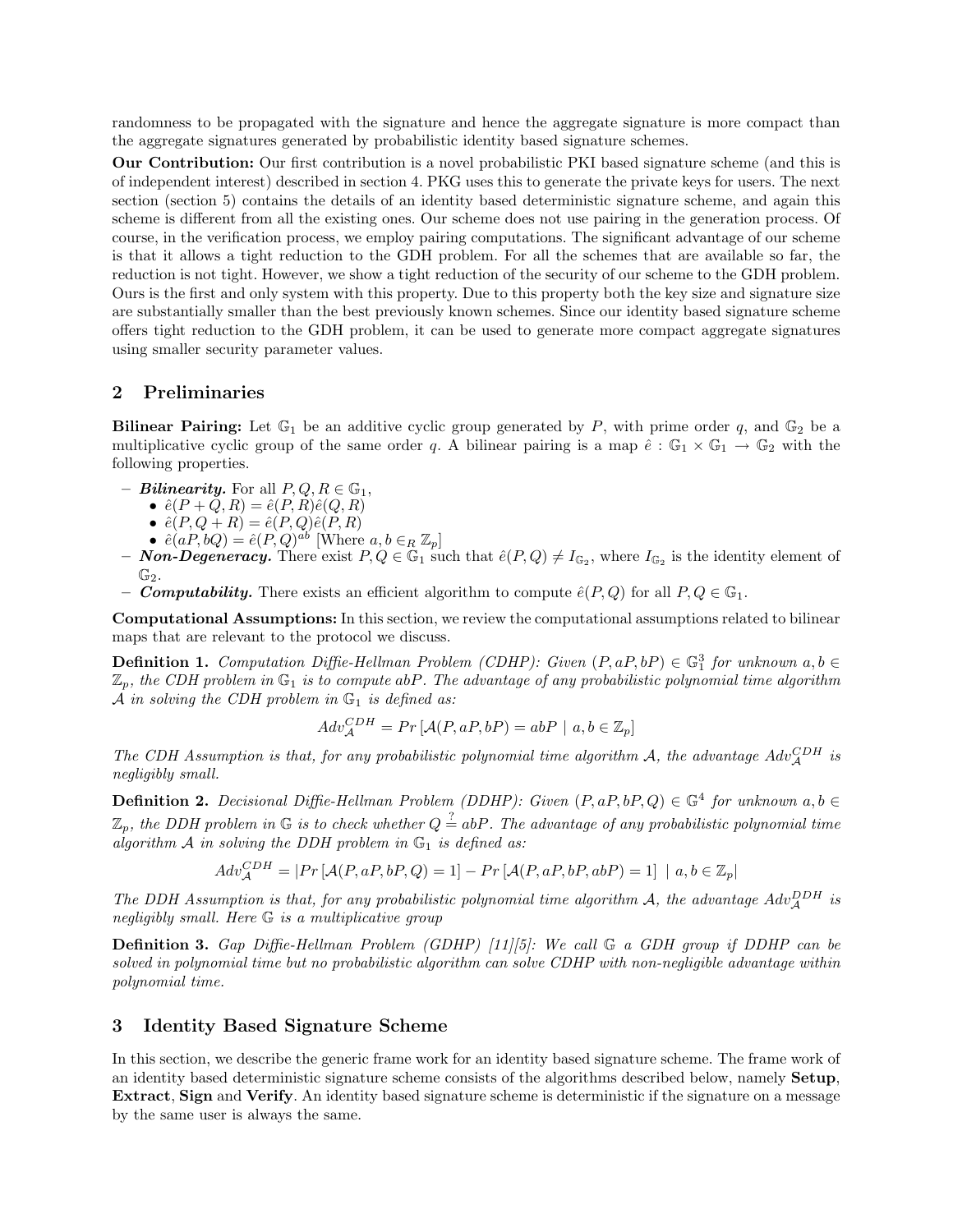### 3.1 Definition:

- **Setup:** The private key generator (PKG) provides the security parameter  $\kappa$  as the input to this algorithm, generates the system parameters params and the master private key msk. PKG publishes params and keeps msk secret.
- $-$  Extract: The user provides his identity ID to the PKG. The PKG runs this algorithm with identity ID, params and msk as the input and obtains the private key D. The private key D is sent to user through a secure channel.
- $-$  Sign: For generating a signature on a message m, the user provides his identity ID, his private key D, params and the message m as input. This algorithm generates a valid signature  $\sigma$  on message m by the user.
- Verify: This algorithm on input a signature  $\sigma$  on message m by the user with identity ID, params, checks whether  $\sigma$  is a valid signature on message m by ID. If true it outputs "Valid", else it outputs "Invalid".

### 3.2 Security Model for Existential Unforgeability

An IBDS scheme is secure against existential forgery under adaptive chosen identity and message attack, if no probabilistic polynomial time algorithm  $\mathcal F$  has non-negligible advantage in the following game.

- Setup phase: The challenger  $\mathcal C$  runs the setup algorithm and generates the system public parameters params and the master secret key msk. Now, C gives params to the forger  $\mathcal F$  and keeps msk secret.
- **Training phase:** After the setup is done,  $\mathcal F$  starts interacting with  $\mathcal C$  by querying the various oracles provided by  $\mathcal C$  in the following way:
	- KeyGen oracle: When  $\mathcal F$  makes a query with an identity ID as input, C outputs D, the private key of ID to  $\mathcal{F}$ , provided C knows the private key for the queried identity.
	- Signing oracle: When  $\mathcal F$  makes a signing query with identity ID and message  $m, \mathcal C$  outputs a valid signature  $\sigma$  on m by ID.
- **Forgery phase:**  $\mathcal F$  identifies an identity, message pair  $(ID_T, m^*)$ , where
	- $\mathcal F$  has not queried the *KeyGen* query on  $ID_T$  and
	- $\mathcal F$  has not asked the signature for the pair  $(ID_T, m^*).$

F outputs a signature  $\sigma$ , with  $ID_T$  as signer, and on message  $m^*$ . F wins the game if  $\sigma$  is a valid signature.

$$
Adv_{\mathcal{F}}^{IBDS} = \{Pr[Verify(\sigma) = valid]\}
$$

# 3.3 Existing Identity Based Signatures

Here, we review the most important identity based signature schemes.

| Scheme      | Master key | Private Key                                                                     | Signature                                                                                                   |
|-------------|------------|---------------------------------------------------------------------------------|-------------------------------------------------------------------------------------------------------------|
|             |            | Cha-Cheon [5] $MSK = s$ $D_A = sQ_A \in \mathbb{G}_1$                           | $ r \in_R \mathbb{Z}_a^*$                                                                                   |
|             |            | $MPK = sP Q_A = \hat{H}(ID_A) \in \mathbb{G}_1$                                 | $ U = rQ_A \in \mathbb{G}_1, h = H(m, U) \in \mathbb{Z}_q^*$                                                |
|             |            |                                                                                 | $V = (r + h)D_A \in \mathbb{G}_1, \sigma = \langle U, V \rangle$                                            |
| Sakai [13]  |            | $MSK = s$ $ D_A = sQ_A \in \mathbb{G}_1$                                        | $ r \in_R \mathbb{Z}_q^*$                                                                                   |
|             |            | $MPK = sP Q_A = \hat{H}(ID_A) \in \mathbb{G}_1$                                 | $ U = rP \in \mathbb{G}_1, H = H(m, U) \in \mathbb{G}_1$                                                    |
|             |            |                                                                                 | $V = rH + D_A \in \mathbb{G}_1, \sigma = \langle U, V \rangle$                                              |
| Barreto [1] |            | $MSK = s$ $D_A = \frac{1}{s+q_A}P \in \mathbb{G}_1$                             | $ r \in_R \mathbb{Z}_a^*$                                                                                   |
|             |            | $MPK = sP q_A = H(ID_A)$                                                        | $U = rP \in \mathbb{G}_1, h = H(m, U) \in \mathbb{Z}_q^*$                                                   |
|             |            |                                                                                 | $V = (r + h)D_A \in \mathbb{G}_1, \sigma = \langle U, V \rangle$                                            |
| Galindo [6] |            | $MSK = s \quad  x_A \in_R \mathbb{Z}_q^*, X_A = x_A P   r \in_R \mathbb{Z}_q^*$ |                                                                                                             |
|             |            | $MPK = sP d_A = x_A + sq_A \in \mathbb{Z}_q^*$                                  | $X_A, U = rP, h = H(m, U) \in \mathbb{Z}_q^*$                                                               |
|             |            |                                                                                 | $ q_A = \hat{H}(ID_A, X_A)$ $ V = r\overline{h} + d_A \in \mathbb{G}_1, \sigma = \langle X_A, U, V \rangle$ |
| Javier [9]  |            | $MSK = s \quad  x_A \in_R \mathbb{Z}_q^*, X_A = x_A P   X_A$                    |                                                                                                             |
|             |            | $MPK = sP d_A = x_A + sq_A \in \mathbb{Z}_q^*$                                  | $ U=d_A H(m) \in \mathbb{G}_1$                                                                              |
|             |            | $ q_A = \hat{H}(ID_A, X_A)$ $ \sigma = \langle X_A, U \rangle$                  |                                                                                                             |

Table-3: Brief Survey of existing schemes

 $MSK$  - Master Private Key, MPK - Master Public Key,  $\hat{H}$ ,  $\overline{H}$  - Cryptographic hash functions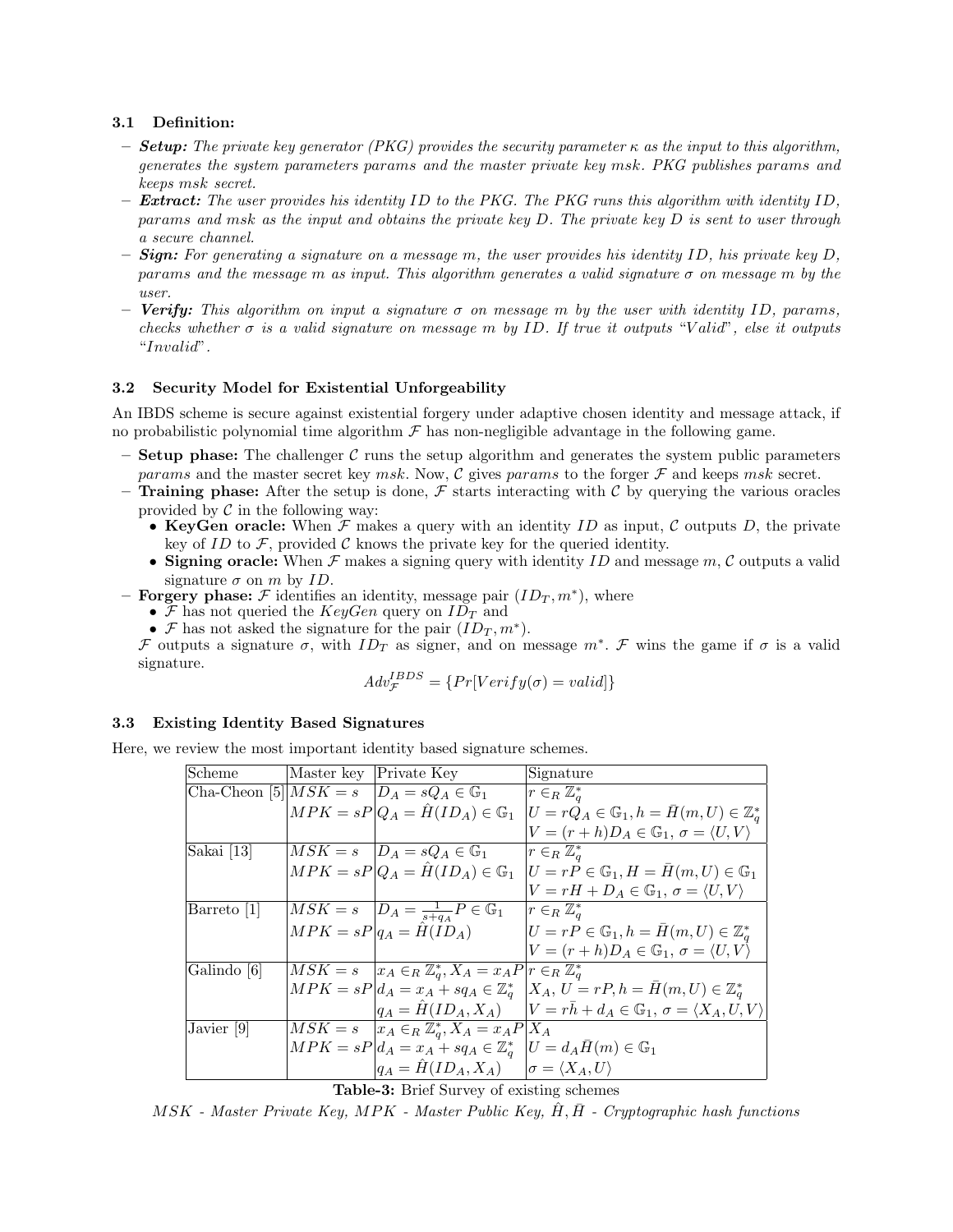# 4 Basic Signature Scheme  $(Basic_{Sign})$

We now construct a fully secure public key signature scheme in the random oracle model under the GDH assumption and without using forking lemma. This is a PKI based signature scheme and this will be used by the PKG to generate the private key for the users of our identity based system.

**Scheme:** Let  $\mathbb{G}_1$ ,  $\mathbb{G}_2$  be cyclic prime order groups of order p, where  $\mathbb{G}_1$  is an additive group and  $\mathbb{G}_2$  be a multiplicative group. Let  $P \in_R \mathbb{G}_1$  be the generator of  $\mathbb{G}_1$ ,  $\hat{e} : \mathbb{G}_1 \times \mathbb{G}_1 \to \mathbb{G}_2$  be a bilinear map and  $H_1(.)$ ,  $H_2(.)$  be two cryptographic hash functions defined by,

$$
H_1
$$
: {0,1}<sup>l<sub>m</sub></sup> ×  $\mathbb{G}_1$  →  $\mathbb{G}_1$  and  $H_2$ : {0,1}<sup>l<sub>m</sub></sup> ×  $\mathbb{G}_1$  →  $\mathbb{Z}_p$ , where  $l_m$  is length of message

– User KeyGen: Let  $U_A$  be a user with public key  $PK_A = \langle P_1, P_2 \rangle = \langle s_1P, s_2P \rangle$ , where  $s_1, s_2$  are random elements from  $\mathbb{Z}_p$ . Here, the private key of user  $U_A$  is  $SK_A = \langle s_1, s_2 \rangle$ .

– Sign: To generate the signature on message  $m$ , the user  $U_A$  executes this algorithm:

- Pick r randomly from  $\mathbb{Z}_p$ .
- Compute  $Y_m = rP_2$
- Compute  $X_m = rH_1(m, Y_m)$ .
- Find  $q_m = H_2(m, X_m)$ .
- Compute  $d_m = q_m s_1 + rs_2 \mod p$ .
- Output the signature  $\sigma = \langle X_m, d_m \rangle$

**Important Note:** The value  $Y_m$  is not sent along with the signature because it can be computed from the second component of  $\sigma$  as follows and the hash value  $q_m$  is computable by any one on knowing m and  $X_m$ :

$$
Y_m = d_m P - q_m P_1 = q_m P_1 + r P_2 - q_m P_1 = r P_2
$$

The tuple  $\langle P_2, H_1(m, Y_m), Y_m, X_m \rangle = \langle P_2, H_1(m, Y_m), rP_2, rH_1(m, Y_m) \rangle$  is a DH tuple. We verify if  $\langle P_2, H_1(m, Y_m), Y_m, X_m \rangle$  is a DH tuple by testing  $\hat{e}(X_m, P_2) \stackrel{?}{=} \hat{e}(H_1(m, Y_m), Y_m)$ . This suggests the following verification algorithm.

- Verify:
	- On receiving  $\sigma = \langle X_m, d_m \rangle$ , compute  $q_m = H_2(m, X_m)$  and  $Y_m = d_m P q_m P_1$ .
	- Check if  $\hat{e}(X_m, P_2) \stackrel{?}{=} \hat{e}(H_1(m, Y_m), Y_m)$ .

If the above check holds accept the signature as "Valid" else return "Invalid".

#### 4.1 Security

We prove the security of the signature scheme against existential forgery under adaptive chosen-message attacks in the random oracle model. The following theorem shows that the  $Basic_{Sign}$  scheme is secure and the security of the scheme follows from the GDH assumption in  $(\mathbb{G}_1, \mathbb{G}_2)$ 

**Theorem 1.** Suppose  $(\mathbb{G}_1, \mathbb{G}_2)$  be a  $(\tau, t', \varepsilon')$ -GDH group pair of order p. Then the Basic<sub>Sign</sub> signature scheme on  $(\mathbb{G}_1,\mathbb{G}_2)$  is  $(t, q_{Sign}, q_{H_1}, q_{H_2}, \varepsilon)$ -secure against existential forgery under adaptive chosen-message attack in the random oracle model, for all t and  $\varepsilon$ , that satisfies

$$
\varepsilon \leq \varepsilon' \text{ and } t \geq t' - (q_{H_1} + q_{H_2} + q_{Sign} + \mathcal{O}(1))
$$

**Proof:** Let us assume, F is a forger algorithm that  $(t, q_{Sign}, q_{H_1}, q_{H_2}, \varepsilon)$ -breaks the  $BasicSign$  signature scheme on  $(\mathbb{G}_1, \mathbb{G}_2)$ . We show how to construct a t'-time algorithm C that solves GDH on  $(\mathbb{G}_1, \mathbb{G}_2)$  with probability at least  $\varepsilon'$ .

Let P be the generator of  $\mathbb{G}_1$ . Algorithm C is provided with the challenge instance  $(P, aP, bP) \in \mathbb{G}_1$ . The goal of C is to output  $abP \in \mathbb{G}_1$ . Algorithm C simulates the challenger and interacts with F in the following way:

– **Setup:** Challenger C starts by giving F the common reference string  $(P, \mathbb{G}_1, \mathbb{G}_2)$  and the public key  $(P_1 = aP, P_2 = s_2P)$ , where  $s_2$  is chosen at random from  $\mathbb{Z}_p$ . The private key corresponding to the public keys  $(P_1 = aP, P_2 = s_2P)$  are  $(a, s_2)$ . Note that, C does not know one of the private keys namely a.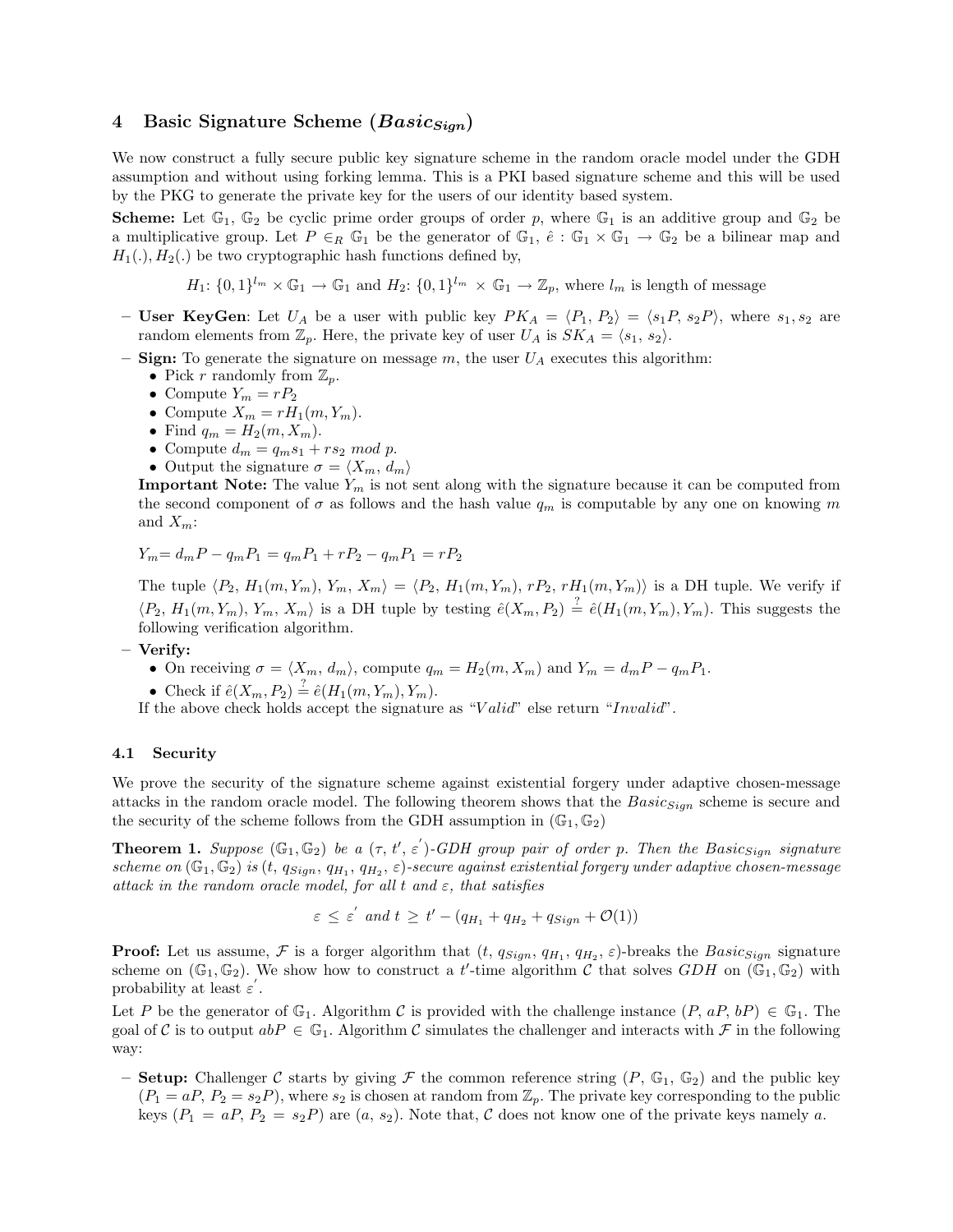– **Training Phase:** During this phase  $\mathcal F$  has access to the following oracles:

- H<sub>1</sub> Queries: Forger F is allowed to query the H<sub>1</sub> oracle at any time. To handle these queries C maintains a list which is defines as  $\langle m, Y_m, h, H_m \rangle$  and we refer this list as  $\mathcal{L}_1 - list$ . Initially, this list is empty and will be updated as explained below. When  $\mathcal F$  queries the oracle  $H_1$  with  $(m \in \{0, 1\}^{l_m}, Y_m \in \mathbb{G}_1)$  as input, C responds as follows:
	- ∗ If  $(m, Y_m)$  already exists as a tuple of the form  $\langle m, Y_m, h, H_m \rangle$  in  $\mathcal{L}_1 List$ , then C responds with  $H_1(m, Y_m) = H_m \in \mathbb{G}_1$ .
	- ∗ Otherwise,  $C$  picks a new random  $h \in \mathbb{Z}_p$  and sets  $H_m = h bP$ .
	- ∗ C stores the tuple  $\langle m, Y_m, h, H_m \rangle$  in  $\mathcal{L}_1 List$  and responds with  $H_1(m, Y_m) = H_m \in \mathbb{G}_1$ .
- H<sub>2</sub> Queries: F can query this oracle at any time and C maintains a list of tuples  $\langle m, X_m, q_m \rangle$ . This list is called  $\mathcal{L}_2 - list$ . When F issues a query for  $(m, X_m)$  to the  $H_2$  oracle, F responds in the following way:
	- $*$  If  $(m, X_m)$  already appears in  $\mathcal{L}_2-list$  as a tuple  $\langle m, X_m, q_m \rangle$ , then C responds with  $H_2(m, X_m)$  =  $q_m \in \mathbb{Z}_p$ .
	- ∗ Otherwise, C randomly picks a new  $q_m \text{ } \in \mathbb{Z}_p$ , stores the tuple  $\langle m, X_m, q_m \rangle$  in  $\mathcal{L}_2$  list and responds with  $H_2(m, X_m) = q_m \in \mathbb{Z}_p$ .
- Signature Queries: When a signature query is issued by  $\mathcal F$  for message  $m, \mathcal C$  does the following: 1. C randomly picks fresh  $d_m, q_m, h \in \mathbb{Z}_p$ .

2. 
$$
\mathcal C
$$
 sets  $H_m = hP$ ,  $Y_m = d_m P - q_m P_1 \in \mathbb{G}_1$  and  $X_m = \left(\frac{h}{s_2}\right) Y_m \in \mathbb{G}_1$ .

- 3. C intents to set  $H_1(m, Y_m) = H_m$  and include the tuple  $\langle m, Y_m, h, H_m \rangle$  in  $\mathcal{L}_1 list$ . However if a tuple of the form  $\langle m, Y_m, h, H'_m \rangle$  of  $\langle m, Y_m, h', H_m \rangle$  is already available in  $\mathcal{L}_1$  – list, including  $\langle m, Y_m, h, H_m \rangle$  in  $\mathcal{L}_1$  – list is incorrect and hence GOTO step 1 for fresh random values. If no such tuples are in  $\mathcal{L}_1 - list$ , then C sets  $H_1(m, Y_m) = H_m$  and includes  $\langle m, Y_m, h, H_m \rangle$  in  $\mathcal{L}_1$  – list and GOTO step 4.
- 4. C intends to set  $H_2(m, X_m) = q_m$ . However, if there is a tuple of the form  $\langle m, X_m, q'_m \rangle$  for some  $q'_m \neq q_m$  is already in  $\mathcal{L}_2 - list$ , then, including  $\langle m, X_m, q_m \rangle$  in  $\mathcal{L}_2 - list$  is incorrect and hence GOTO step 1 for some fresh random values. If no tuple of the form  $\langle m, X_m, q'_m \rangle$  exist, then C seta  $H_2(m, X_m) = q_m$  and includes  $\langle m, X_m, q_m \rangle$  in  $\mathcal{L}_2 - list$  and GOTO step 5.
- 5. C sends  $\sigma = \langle X_m, d_m \rangle$  as signature of m to F.
- After receiving  $\sigma = \langle X_m, d_m \rangle$  as signature of m, F will execute the verification algorithm.
- 1. F asks  $H_2(m, X_m)$  query to C and C after looking in the  $\mathcal{L}_2$  list returns  $q_m$  as response. Thus  $H_2(m, X_m) = q_m.$
- 2. After receiving  $q_m$ , F computes  $Y_m = d_m P q_m P1$  and this is identical to the  $Y_m$  computed by  $\mathcal C$  in its signature generation algorithm.
- 3. F now queries  $H_1(m, Y_m)$  to C and C, after looking into  $\mathcal{L}_1 list$ , returns  $H_m$  as response. Thus,  $H_1(m, Y_m) = H_m = hP.$
- 4. Now, F has all values needed for verification test. Hence F will carry out the test  $\hat{e}(X_m, P_2) \stackrel{?}{=}$  $\hat{e}(H_1(m, Y_m), Y_m)$ . We now show that the test will pass as the equation is satisfied. In fact,

LHS = 
$$
\hat{e}(X_m, P_2) = \hat{e}((\frac{h}{s_2})Y_m, P_2) = \hat{e}((\frac{h}{s_2})Y_m, s_2P)
$$
  
\n=  $\hat{e}(hY_m, P) = \hat{e}(Y_m, hP) = \hat{e}(Y_m, H_1(m, Y_m))$   
\n=  $\hat{e}(H_1(m, Y_m), Y_m)$ , Since  $\hat{e}$  is symmetric = RHS

Thus, the (simulated) signature generated and sent by C to F will be accepted by F. In other words, C

can give perfect training to  $\mathcal F$  during the training phase without any aborting etc. **Forgery:** On getting sufficient training, algorithm  $\mathcal F$  produces a message-signature pair  $(m^*, \sigma^* = \langle X_m^*, d_m^* \rangle)$ such that  $\sigma^*$  is not the output generated by sign oracle for message  $m^*$  and  $\sigma^*$  is valid. Now,  $\mathcal C$  may compute the solution to the hard problem as given below. For the system the public key is  $(P_1, P_2)=(aP, s_2P)$ and secret key  $(a, s_2)$ . Here a is not known to C but  $s_2$  is chosen by C. For the message  $m^*$ , the forgery  $(X_m^*, d_m^*)$  is produced by forger  $\mathcal F$  and given to  $\mathcal C$ .

 $(X_m^*, d_m^*)$  is a valid forgery implies that,

$$
\hat{e}(X_m^*, P_2) = \hat{e}(H_1(m^*, Y_m^*), Y_m)
$$
\n(1)

where,

$$
Y_m^* = d_m^* P - q_m^* P_1 \tag{2}
$$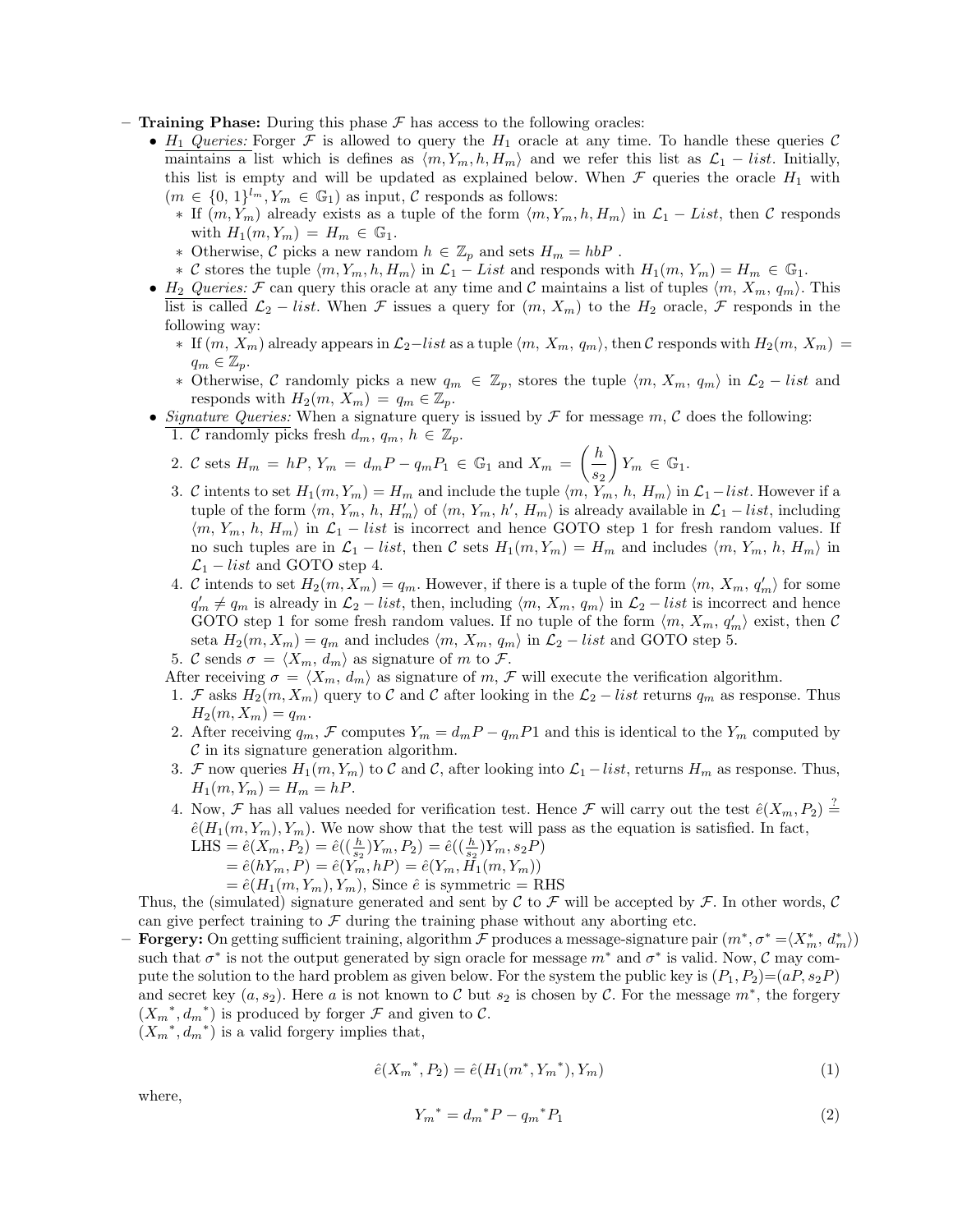and

$$
q_m^* = H_2(m^*, X_m^*)
$$
 (3)

Note that  $\mathcal C$  can compute  $q_m^*$  and  $Y_m^*$  and using this  $\mathcal C$  can obtain the value,

$$
H_1(m^*, Y_m^*) = h^*bP
$$
\n(4)

for some  $h^*$  known to  $\mathcal{C}$ .

From equation  $(1)$ , it follows that there exists a value  $r^*$  satisfying,

$$
X_m^* = r^* H_1(m^*, Y_m^*)
$$
\n(5)

and

$$
Y_m^* = r^* P_2 \tag{6}
$$

Using equation (4) and (5),  $\mathcal C$  concludes that,

$$
X_m^* = r^* h^* b P \tag{7}
$$

Note that in equation(7), C knows the value  $h^*$ , but C does not know the values  $r^*$  and b. However, C knows  $bP$  as  $bP$  is the input of the GDH problem that C wants to solve. Using equation(2) and (6),  $\mathcal C$  concludes that,

$$
r^*P_2 = d_m^*P - q_m^*P_1
$$

That is,

$$
r^*s_2P = d_m^*P - q_m^*aP
$$
  

$$
d_m^* = aq_m^* + s_2r^*
$$
 (8)

Now,  $\mathcal C$  computes,

which implies that,

$$
\delta = \frac{1}{q_m^*} \left( d_m^*(bP) - \frac{s_2}{h^*} X_m^* \right) \tag{9}
$$

Observe that  $\delta$  can be computed by C because C knows the values  $q_m^*, h^*, s_2$  and  $bP$ , and  $d_m^*$  and  $X_m^*$ are the components of the forgery produces by forger  $\mathcal F$  and given to  $\mathcal C$ . In fact,

$$
\delta = \frac{1}{q_m^*} \left( d_m^*(bP) - \frac{s_2}{h^*} X_m^* \right)
$$
  
=  $\frac{1}{q_m^*} \left( (aq_m^* + s_2r^*) (bP) - \frac{s_2}{h^*} r^* h^*(bP) \right)$  from (7) and (8).  
=  $\frac{1}{q_m^*} (aq_m^*(bP))$   
=  $abP$ .

Thus, we have shown that there is no forgery possible in polynomial time with non negligible advantage.

Now, we have to show that C solves the GDH problem on  $(\mathbb{G}_1, \mathbb{G}_2)$  with probability at least  $\varepsilon'$ . Note that, in this simulation there is almost no aborting scenario for training phase and forgery phase. Hence  $\mathcal C$  solving the  $GDH$  problem happens almost with the same advantage of  $\mathcal{F}$ .

The hard problem is solved after  $q_{H_1}$  queries to the  $H_1$  oracle,  $q_{H_2}$  queries to the  $H_2$  oracle and  $q_{Sign}$  sign oracle queries and getting the forged signature. The challenger has to spend  $\mathcal{O}(1)$  computation to extract the solution to GDH problem from the forgery generated by the adversary. Therefore the total time  $t$  taken for solving the hard problem is given by  $t \leq t' + (q_{H_1} + q_{H_2} + q_{Sign} + \mathcal{O}(1))$ . If t' were polynomial, that would imply that t is also polynomial, and this is a contradiction to the assumption  $(\mathbb{G}_1, \mathbb{G}_2)$  is a GDH group pair.  $\Box$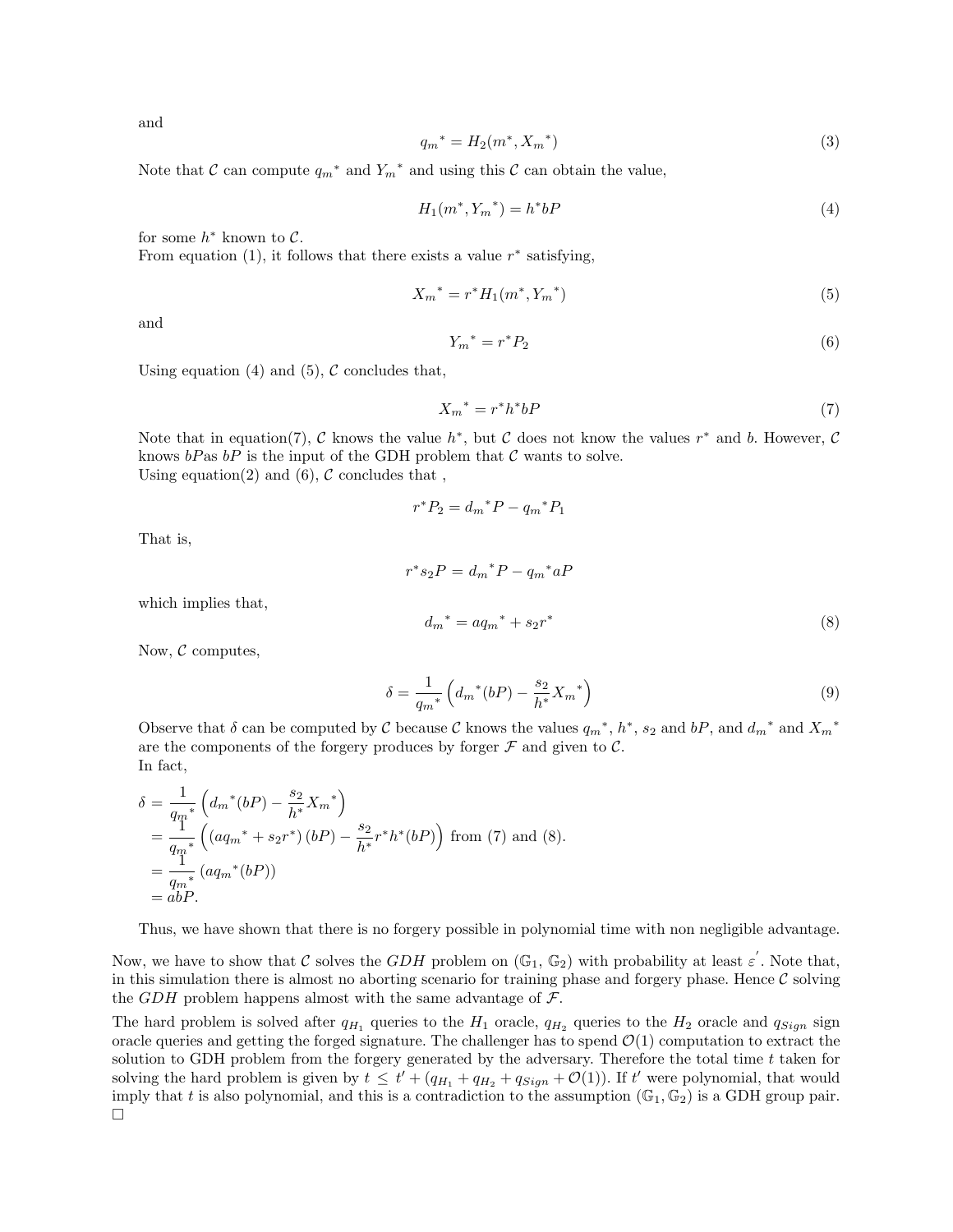# 5 Identity Based Deterministic Signature Scheme (Det-IBS)

Inspired by the impact of tightness of security reduction for a signature scheme, we present the first identity based deterministic signature scheme with tight security reduction to GDH problem. The only identity based deterministic signature by Herranz [9], employs Schnorr signature scheme for generating the private key of the user and uses BLS short signature scheme for producing signature on the message by the user. This system was shown to be secure under  $GDH$  problem on  $(\mathbb{G}_1, \mathbb{G}_2)$ . The reduction given for the scheme in [9] use forking lemma and hence considered to be loose. We present a signature that works on GDH group pair  $(\mathbb{G}_1, \mathbb{G}_2)$ . We prove the security of the scheme in the random oracle model and show how it leads to a tight reduction. The scheme uses  $Basis_{Sign}$  signature scheme for generating the private key of users and BLS short signature for generating the signature on message.

**Scheme:** Let  $(\mathbb{G}_1, \mathbb{G}_2)$  be a  $(t, \varepsilon)$ -GDH group pair with same prime order p and  $\hat{e}$  be a bilinear map defined by  $\mathbb{G}_1 \times \mathbb{G}_1 \to \mathbb{G}_2$ . The signature scheme comprises of setup, extract, sign and verify algorithms. The scheme makes use of three cryptographic hash functions  $H_1: \{0, 1\}^{l_1} \times \mathbb{G}_1 \to \mathbb{G}_1$ ,  $H_2: \{0, 1\}^{l_1} \times \mathbb{G}_1 \to \mathbb{Z}_p$  and  $H_3: \{0,1\}^{l_m+1} \times \{0,1\}^{l_1} \to \mathbb{G}_1$ , where  $l_1$  is the size of the identity string and  $l_m$  is the size of the message.

- **Det-IBS.Setup:** PKG picks at random  $s_1, s_2 \in \mathbb{Z}_p$ , and  $P \in \mathbb{G}_1$ , sets  $P_1 = s_1 P \in \mathbb{G}_1$ , and  $P_2 =$  $s_2P \in \mathbb{G}_1$ . The master public key is  $(P_1, P_2)$ . The master private key is  $(s_1, s_2)$ .
- **Det-IBS. Extract:** Given the master private  $(s_1, s_2)$ , and the user identity  $ID_A \in \{0, 1\}^{l_1}$ , perform the following:
	- Pick  $r_A \in_R \mathbb{Z}_p$ .
	- Compute  $Y_A = r_A P_2 \in \mathbb{G}_1$ .
	- Find  $H_A = H_1(ID_A, Y_A)$  and set  $X_A = r_A H_A \in \mathbb{G}_1$ .
	- Compute  $d_A = s_1q_A + s_2r_A \mod p$ , where  $q_A = H_2(ID_A, X_A)$ .
	- The private key is  $D_A = \langle d_A, X_A, Y_A \rangle$ .

Note: However, in our identity based deterministic signature scheme, we provide  $Y_A$  explicitly along with the private key How ever  $Y_A$  is computable by the user with identity  $ID_A$  on knowing  $d_A$  and  $X_A$ .

**– Det-IBS. Sign:** Given a message m, user identity  $ID_A \in \{0, 1\}^{l_1}$  and the user private key  $D_A = \langle d_A \in$  $\mathbb{Z}_p$ ,  $X_A \in \mathbb{G}_1$ ,  $Y_A \in \mathbb{G}_1$ , choose  $\lambda \in_R \{0,1\}$ , compute  $H_m = H_3(m||\lambda, ID_A)$  and  $V = d_A H_m$ . The signature is  $\sigma = \langle V, \lambda, X_A, Y_A \rangle \in \mathbb{G}_1 \times \{0, 1\} \times \mathbb{G}_1^2$ .

Note:  $\lambda$  can be generated using a pseudo-random function with the identity  $ID<sub>A</sub>$ , message m and the private key of the user as input. This helps to preserve the determinism because each time a message is signed by a user, the bit  $\lambda$  is going to be the same. (Goh et al. [8]).

**- Det-IBS. Verify:** Given an identity  $ID_A \in \{0, 1\}^{l_1}$ , a message  $m \in \{0, 1\}^{l_m}$ , and a signature  $\sigma$  =  $\langle V \in \mathbb{G}_1, \lambda \in \{0,1\}, X_A \in \mathbb{G}_1, Y_A \in \mathbb{G}_1 \rangle$ , compute  $q_A = H_2(ID_A, X_A), H_A = H_1(ID_A, Y_A),$  and  $H_m = H_3(m||\lambda, ID_A)$  and check,

$$
\hat{e}(V, P) \stackrel{?}{=} \hat{e}(H_m, q_A P_1 + Y_A) \text{---}(a) \n\hat{e}(X_A, P_2) = \hat{e}(H_A, Y_A) \text{---}(b)
$$

If both the check passes, output " $Valid$ "; if not, output "Invalid"

Theorem 2. The signature scheme Det-IBS is consistent

**Proof:** We need to show that, for all private key tuples, and for all messages, any signature generated by the signing algorithm verifies as a valid signature under the respective user identity. Indeed, we have for equation (a)

LHS = ˆe(V, P) = ˆe(dAHm, P) = ˆe((qAs<sup>1</sup> + rAs<sup>2</sup> )Hm, P) = ˆe(Hm, (qAs<sup>1</sup> + rAs<sup>2</sup> )P) = ˆe(Hm, qAP<sup>1</sup> + rAP2) = ˆe(Hm, qAP<sup>1</sup> + YA) = RHS

and also, for equation (b)

LHS = 
$$
\hat{e}(X_A, P_2) = \hat{e}(r_A H_A, P_2) = \hat{e}(H_A, r_A P_2) = \hat{e}(H_A, Y_A) =
$$
RHS.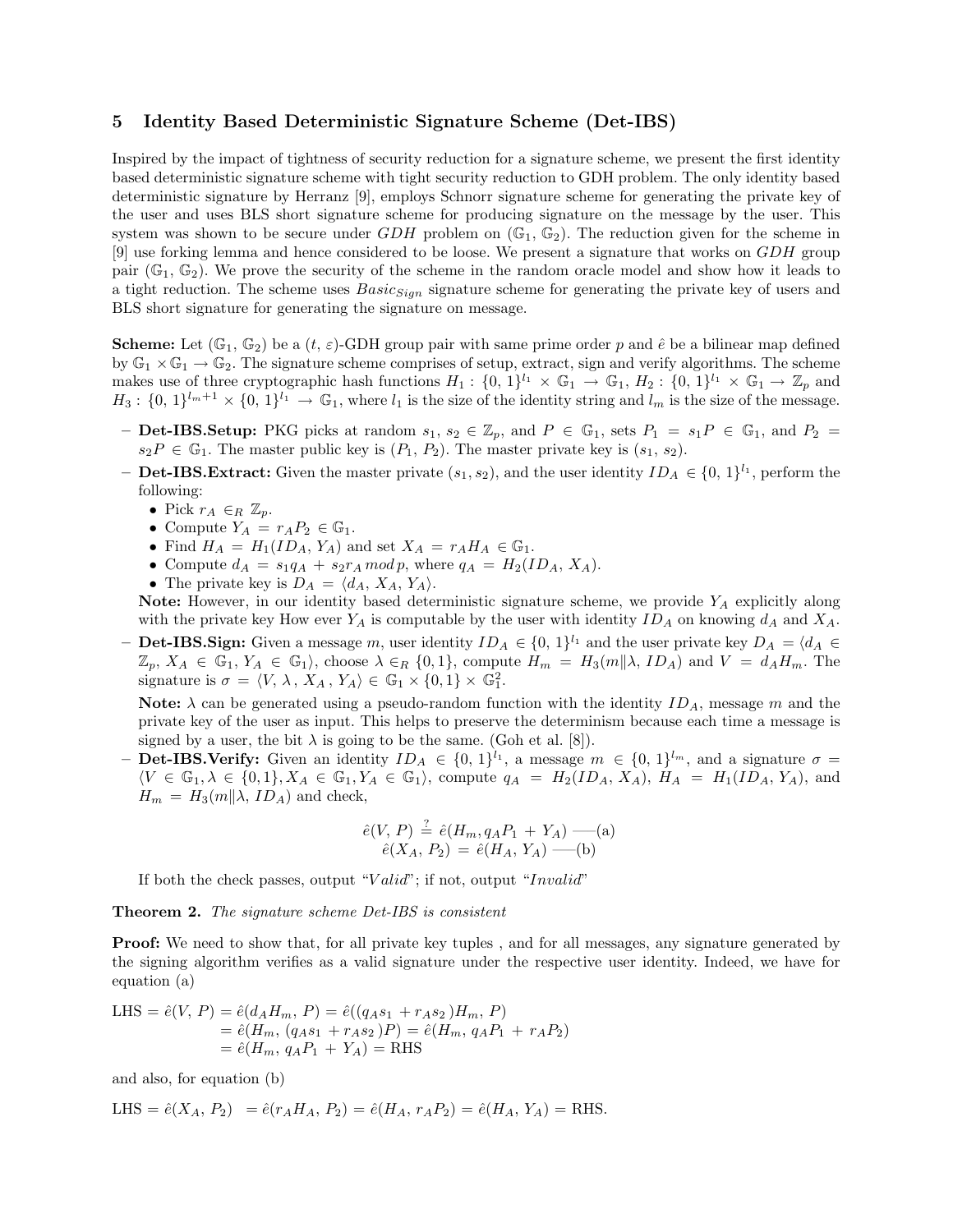#### 5.1 Security

We prove the security of the identity based deterministic signature scheme against existential forgery under adaptive chosen-message attacks in the random oracle model. The following theorem shows that the Det-IBS scheme is secure and the security of the scheme follows from GDH assumption on the groups ( $\mathbb{G}_1, \mathbb{G}_2$ )

**Theorem 3.** Let  $(\mathbb{G}_1, \mathbb{G}_2)$  be a  $(\tau_1, t_1, \varepsilon_1)$  GDH group pair of order p then the identity based deterministic  $signature\ scheme\ on\ (\mathbb{G}_1,\mathbb{G}_2)\ is\ (t_2,q_s,q_{H_1},q_{H_2},q_{H_3},\varepsilon_2)\ -\ secure\ against\ existential\ forgery\ under\ an\ adaptive\$ chosen message attack in random oracle model, for all  $t_2$  and  $\varepsilon_2$  satisfying:

$$
\varepsilon_2 \ge 2q_{H_1} \varepsilon_1 \text{ and } t_2 \le t_1 - (q_{H_1} + q_{H_2} + q_{H_3} + 2q_s + \mathcal{O}(1))
$$

Here,  $q_H$  is the total number of identities generated.

**Proof:** Consider F to be a forger that is assumed to  $(t_2, q_s, q_{H_1}, q_{H_2}, q_{H_3}, \varepsilon_2)$  - break the signature scheme. We show how to construct an algorithm C that solves GDHP on  $(\mathbb{G}_1, \mathbb{G}_2)$  with probability at least  $\varepsilon_1$ . This will contradict the fact that  $(\mathbb{G}_1, \mathbb{G}_2)$  is a GDH group pair.

For doing this, let us assume P be the generator of  $\mathbb{G}_1$  and  $(P, aP, bP) \in \mathbb{G}_1^3$  be the GDH problem instance given to C. The goal of C is to find  $abP \in \mathbb{G}_1$ . C simulates the challenger and interacts with F as defined in the EUF-CMA game. The game is viewed as given below:

- **Setup:** C starts interaction with F by providing  $P \in \mathbb{G}_1$ ,  $P_1 = aP \in \mathbb{G}_1$  and  $P_2 = s_2P$ , where  $s_2 \in_R \mathbb{Z}_p$ . Here, the master private key a is not known to C. C also chooses  $1 \leq T \leq q_H$  randomly and sets the  $T<sup>th</sup>$  unique identity queried to the  $H_1$  hash oracle as the target identity. Without loss of generality, we assume  $ID_T$  to be the target identity (not known to  $\mathcal F$  and  $\mathcal C$  at the start of the game.)
- **Training Phase:**  $\mathcal C$  interacts with  $\mathcal F$  in the following manner:

 $H_1$  Oracle: F queries to this oracle with inputs  $\langle ID_i, Y_j \rangle$ . C maintains the list  $L_{H_1}$ , consisting of tuples of the form  $\langle ID_i, Y_j, H_j, \hat{x}_j \rangle$  and responds to F's queries in the following way:

- If the tuple  $\langle ID_i, Y_j, H_j, \hat{x}_j \rangle$  is already available in the  $L_{H_1}$  list, retrieve and return  $H_j$ .
- If  $i \neq T$ , choose  $\hat{x}_j \in_R \mathbb{Z}_p$  and set  $H_j = \hat{x}_j P \in \mathbb{G}_1$ . Store the tuple  $\langle ID_i, Y_j, H_j, \hat{x}_j \rangle$  to  $L_{H_1}$  and return  $H_i$ .
- If  $i = T$ , choose  $\hat{x}_j \in_R \mathbb{Z}_p$  and set  $H_j = \hat{x}_j(bP)$ . Store the tuple  $\langle ID_i, Y_j, H_j, \hat{x}_j \rangle$  to  $L_{H_1}$  and return  $H_j$  to  $\mathcal{F}.$

 $H_2$  Oracle: To respond to the queries by F, C maintains the list  $L_{H_2}$ , consisting of tuples of the form  $\overline{\langle ID_i \in \{0,1\}^{l_1}}, X_j \in \mathbb{G}_1, q_j \in \mathbb{Z}_p$ . The list is initially empty. When  $\mathcal{F}$  queries with  $(ID_i, X_j)$ ,  $\mathcal{C}$  responds as follows:

- If the tuple  $\langle ID_i, X_j, q_j \rangle$  already exists in  $L_{H_2}$  list, retrieve and return  $q_j$  corresponding to  $(ID_i, X_j)$ to  $\mathcal{F}.$
- Else, pick  $q_j \in_R \mathbb{Z}_p$  store  $(ID_i, X_j, q_j)$  in  $L_{H_2}$  list and return  $q_j$  to  $\mathcal{F}$ .

 $H_3$  Oracle: The input to this oracle are  $m_j ||\lambda, ID_i$ , where  $\lambda \in \{0,1\}$ . To respond to the queries by F, C maintains the list  $L_{H_3}$ , consisting of tuples of the form  $\langle m_j, \lambda, ID_i, H_{j,\lambda}, y_{j,\lambda}, \star \rangle$ . Here  $\star$  is either ' $\perp$ ' or ' $\top$ ', where ' $\bot$ ' represents  $H_{j,\lambda} = y_{j,\lambda}P$  and ' $\top$ ' represents  $H_{j,\lambda} = y_{j,\lambda}bP$ . C respond to  $\mathcal F$  in the following way:

- If the tuple  $\langle m_j, \lambda, ID_i, H_{j,\lambda}, y_{j,\lambda}, \star \rangle$  is already there in the list  $L_{H_3}$ , retrieve and respond with the corresponding  $H_{i,\lambda}$ .
- Else,
	- ∗ Pick yj,0, yj,<sup>1</sup> ∈<sup>R</sup> Zp.
	- ∗ Flip a coin c ∈ {0, 1}.
	- \* Set  $H_{j,c} = y_{j,c}bP$  and store the tuple  $\langle m_j, c, ID_i, H_{j,c}, y_{j,c}, \top \rangle$  in list  $L_{H_3}$ .
	- \* Set  $H_{j,\overline{c}} = y_{j,\overline{c}}P$  and store the tuple  $\langle m_j, \overline{c}, ID_i, H_{j,\overline{c}}, y_{j,\overline{c}}, \perp \rangle$  in list  $L_{H_3}$ .
	- ∗ If  $c = \lambda$ , return  $H_{j,c}$  else, return  $H_{j,\overline{c}}$ .

Note that  $H_{j,\lambda}$  is uniform in  $\mathbb{G}_1$  and is independent of  $\mathcal{F}$ 's current view as required.

Extract Oracle: To respond to this query,  $\mathcal C$  maintains the  $L_E$  list, consisting of tuples of the form  $\langle ID_i, d_i, X_i, Y_i \rangle$ . When F makes a query with  $ID_i$  as input, C checks whether  $i = T$ , if so aborts. Otherwise,  $C$  performs the following: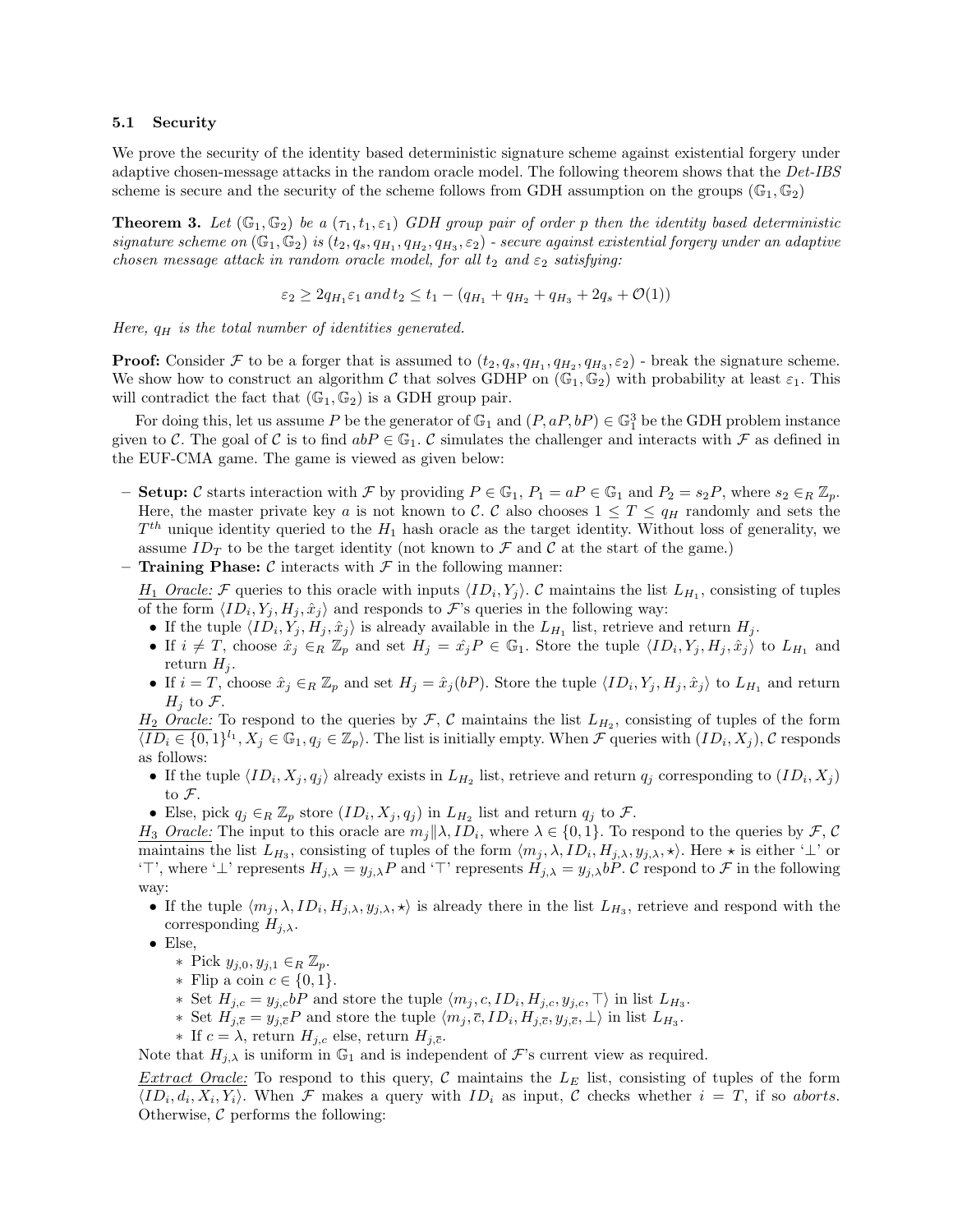- Choose  $d_i, q_i \in_R \mathbb{Z}_p$ .
- Compute  $Y_i = d_i P q_i P_1 = (d_i a q_i) P$ .
- If  $\langle ID_i, Y_i, H_i, \hat{x}_i \rangle$  in  $L_{H_1}$  then
	- \* Compute  $X_i = \frac{d_i \hat{x}_i}{s_2} P \frac{q_i \hat{x}_i}{s_2} P_1 = (d_i aq_i) \frac{1}{s_2} H_i$
	- ∗ If there is a tuple of the form  $\langle ID_i, X_i, \star \rangle$  in list  $L_{H_2}$  then start the process again.
	- \* Store the tuple  $\langle ID_i, X_i, q_i \rangle$  in  $L_{H_2}$  list, the tuple  $\langle ID_i, d_i, X_i, Y_i \rangle$  in  $L_E$  list and return  $(d_i, X_i, Y_i)$ as the private key corresponding to  $ID_i$ .
- Else,
	- ∗ Choose a random  $\hat{x}_i \in \mathbb{Z}_p$ .
	- ∗ Compute  $H_i = \hat{x}_i P$
	- \* Compute  $X_i = \frac{d_i \hat{x}_i}{s_2} P \frac{q_i \hat{x}_i}{s_2} P_1 = (d_i aq_i) \frac{1}{s_2} H_i$
	- ∗ If there is a tuple of the form  $\langle ID_i, X_i, \star \rangle$  in list  $L_{H_2}$  then start the process again.
	- \* Store the tuple  $\langle ID_i, Y_i, H_i, \hat{x}_i \rangle$  in  $L_{H_1}$ , the tuple  $\langle ID_i, X_i, q_i \rangle$  in  $L_{H_2}$  list, the tuple  $\langle ID_i, d_i, X_i, Y_i \rangle$ in  $L_E$  list and return  $(d_i, X_i, Y_i)$  as the private key corresponding to  $ID_i$ .

Without loss of generality, we assume that any identity is queried only once to this oracle.

Signature Oracle: Let  $(m_i, ID_i)$  be the message identity pair for which F request the signature. C performs the following:

- If there are no entries corresponding to  $m_j ||0, ID_i$  and  $m_j ||1, ID_i$  in the list  $L_{H_3}$ , then query the  $H_3$ oracle with input  $m_j || 0, ID_i$ .
- Retrieve the entries corresponding to  $m_j ||0, ID_i$  and  $m_j ||1, ID_i$  in list  $L_{H_3}$ . Let the two tuples retrieved be  $\langle m_j, \lambda, ID_i, H_{j,\lambda}, y_{j,\lambda}, \perp \rangle$  and  $\langle m_j, \overline{\lambda}, ID_i, H_{j,\overline{\lambda}}, y_{j,\overline{\lambda}}, \top \rangle$  (Note that according to the definition of the H<sub>3</sub> oracle, one of the entries will have  $\perp$  and the other one will have  $\top$  as the last entry in the tuple.). Pick the entry corresponding to  $\perp$ , here  $\langle m_j, \lambda, ID_i, H_{j,\lambda}, y_{j,\lambda}, \perp \rangle$  is the required tuple.
- If  $i \neq T$ , then perform the following:
	- ∗ Set H<sup>m</sup> = Hj,λ
	- ∗ Set  $V = d_i H_m$ . (Note that C knows the private key  $d_i$  corresponding to  $ID_i$ )
- If  $i = T$ , then perform the following:
	- ∗ Set y<sup>j</sup> = yj,λ
	- \* Set  $V = y_j (q_T P_1 + x_T P_2)$ . (Notice that  $V = y_j (q_T P_1 + x_T P_2) = (q_T s_1 + x_T s_2) y_j P = d_T y_j P =$  $d_T H_m$  and,  $X_T = x_T H_T$  and  $Y_T = x_T P_2$ .
- Return  $\sigma = \langle V, X_i, Y_i, \lambda \rangle$  as the signature on the message  $m_j$ .

This is indeed a valid signature and satisfies the verification algorithm. The details are given below, Correctness of the test  $\hat{e}(V, P) \stackrel{?}{=} \hat{e}(H_m, q_T P_1 + Y_T)$ 

LHS = 
$$
\hat{e}(V, P) = \hat{e}(y_j(q_T P_1 + x_T P_2), P) = \hat{e}((q_T s_1 + x_T s_2) y_j P, P)
$$
  
\t\t\t\t\t $= \hat{e}(y_j P, (q_T s_1 + x_T s_2) P)$   
\t\t\t\t\t $= \hat{e}(H_m, (q_T s_1 + r_T s_2) P) = \hat{e}(H_m, q_T P_1 + r_T P_2)$   
\t\t\t\t $= \hat{e}(H_m, q_T P_1 + Y_T) =$ RHS of equation (a)

Correctness of the test  $\hat{e}(X_A, P_2) = \hat{e}(H_A, Y_A)$ 

LHS =  $\hat{e}(X_T, P_2) = \hat{e}(x_T H_T, P_2) = \hat{e}(H_T, x_T P_2) = \hat{e}(H_T, Y_T) = \text{RHS}.$ 

- **Forgery:** Eventually, after getting enough training,  $\mathcal{F}$  produces a forgery  $m^*$ ,  $ID_S$ ,  $\sigma^* = (V, X_S, Y_S, \lambda)$ .  $\mathcal C$  aborts if any of the following is true:
	- $S \neq T$  (i.e.,  $ID_S$  is not the target identity set by the challenger).
	- The last field of the tuple corresponding to  $m^* \parallel \lambda$ ,  $ID_S$  in list  $L_{H_3}$  is  $\perp$  (i.e.,  $\langle m^*, \lambda, ID_S, H_{j,\lambda}, y_{j,\lambda}, \perp \rangle \in$  $L_{H_3}$ ).
	- $\sigma^*$  corresponding to  $m^*$  is illegal. (Since it is a deterministic signature,  $m^*$  should not be queried to the sign oracle with  $ID<sub>S</sub>$  as the signer.)

Otherwise,  $\mathcal C$  does the following:

- Find  $q_S = H_2(ID_T, X_S), H_S = H_1(ID_T, Y_S).$
- Retrieve  $\hat{x}_S$  corresponding to  $\langle ID_T, Y_S, H_S, \hat{x}_S \rangle$  in the list  $L_{H_1}$ .
- Compute  $\Delta = [q_S^{-1} y_S^{-1} (V s_2 y_S \hat{x}_S^{-1} X_S)] = abP.$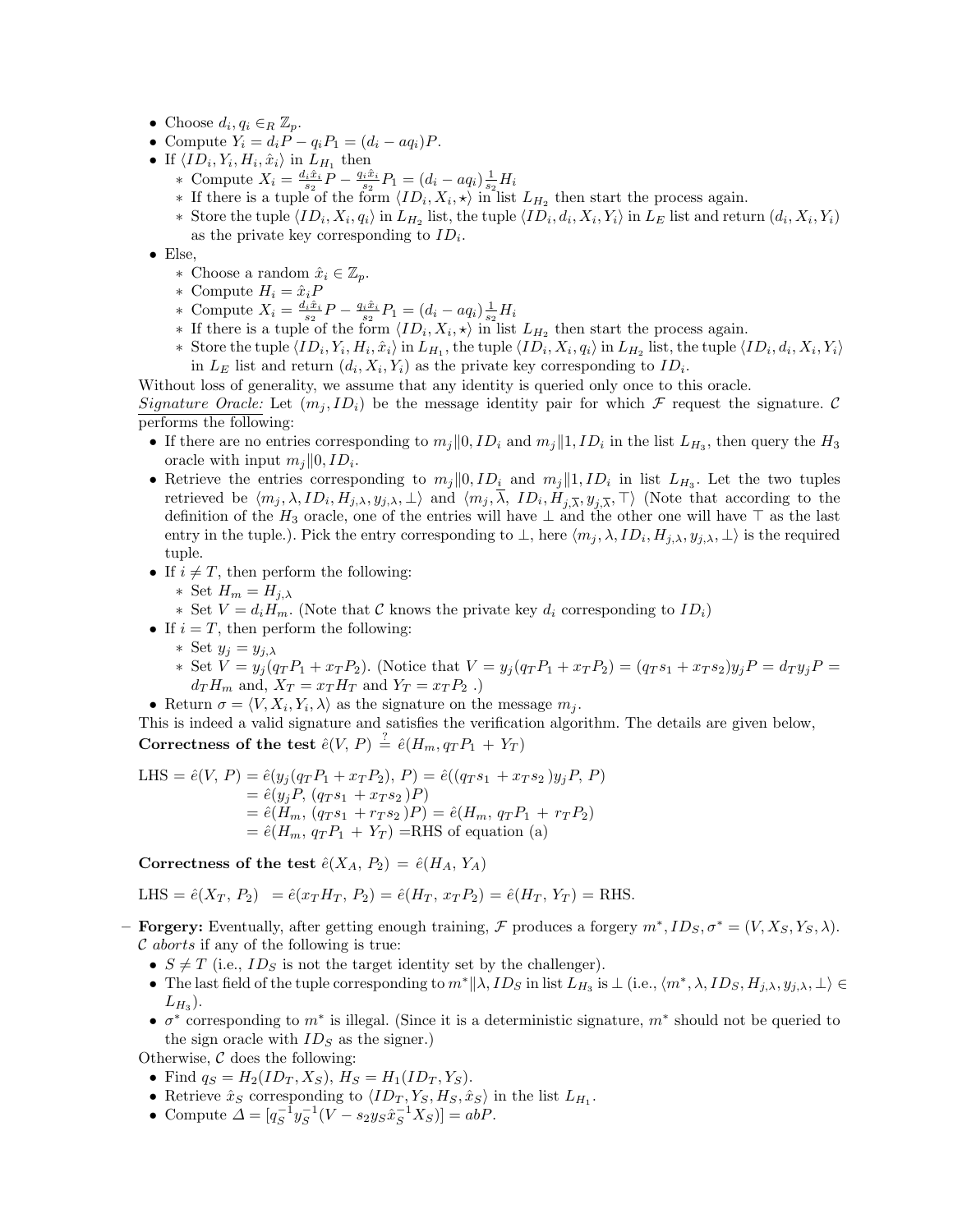Note that C can solve the GDH problem instance irrespective of  $X_S$  and  $Y_S$ , that is  $X_S = X_T$  or  $X_S \neq X_T$  and  $Y_S = Y_T$  or  $Y_S \neq Y_T$ 

**Lemma 1.** Let  $\langle m^*, \lambda, ID_S, H_{j,\lambda}, y_{j,\lambda}, \top \rangle$  be the tuple in the list  $L_{H_3}$  corresponding to  $m^* \|\lambda, ID_S \text{ and } y_S =$  $y_{j,\lambda}$ . If  $(ID_S, \sigma^*)$  is a valid forgery on  $m^*$  then  $q_S^{-1}y_S^{-1}(V - s_2y_S\hat{x}_S^{-1}X_S) = abP$  with  $P_1 = aP, P_2 = s_2P$ ,  $H_1(ID_S, Y_S) = \hat{x}_S bP$  and  $H_{m^*} = H_3(m^*, ID_S) = y_S \tilde{b}P$ .

Proof: The proof is straight forward and is given below:

 $LHS = q_S^{-1} y_S^{-1} (V - s_2 y_S \hat{x}_S^{-1} X_S)$  $= q_S^{-1} y_S^{-1} (d_S H_{m^*} - s_2 y_S \hat{x}_S^{-1} X_S)$  $= q_S^{-1} y_S^{-1}((x_S s_2 + a q_S) H_{m^*} - s_2 y_S \hat{x}_S^{-1} x_S \hat{x}_S bP)$  $=\tilde{q_S}^{-1} y_S^{-1} (x_S s_2 y_S bP + a q_S y_S bP - s_2 y_S x_S bP)$  $=q_S^{-1}y_S^{-1}(q_Sy_SabP) = abP = RHS$ 

 $\Box$ 

Now, we show how C solves the GDH instance  $(P, aP, bP)$  with probability at least  $\varepsilon_1$ . For showing this we have to analyze the probability related to the following events:

- $E_1$ :  $C$  does not abort as a result of Extract query
- $E_2$ :  $\mathcal F$  generates a valid message signature forgery  $(m^*, \sigma^*)$  for  $ID_S = ID_T$ .
- $-E_3$ : This event occurs for  $m^*$ || $\lambda$ , ID<sub>S</sub> such that the last field of the tuple corresponding to  $m^*$ || $\lambda$ , ID<sub>S</sub> in list  $L_{H_3}$  is  $\top$  (i.e.,  $\langle m^*, \lambda, ID_S, H_{j,\lambda}, y_{j,\lambda}, \top \rangle \in L_{H_3}$ ).

Let  $q_{H_1}$  and  $q_E$  denote the number or queries made to the  $H_1$  and Extract oracles. The probability of the above events to occur is discussed below:

- Probability of C aborting during an extract query is  $\frac{1}{q_{H_1}}$ . There are totally  $q_E$  extract queries. Thus the probability that C does not abort in any of the extract queries is  $1 - \frac{q_E}{q_{H_1}}$  (i.e.,  $Pr[E_1] = \left(1 - \frac{q_E}{q_{H_1}}\right)$  $)$
- There are totally  $q_{H_1} q_E$  identities are the eligible entities for being a valid  $ID_S$  and thus  $ID_S = ID_T$ happens with probability  $\frac{1}{q_{H_1}-q_E}$  (i.e.,  $Pr[E_2] = \frac{1}{q_{H_1}-q_E}$ )
- Assuming  $E_2$  has happened, the probability that the message  $m^* \parallel \lambda$  being a fruitful instance (i.e.,  $\langle m^*, \lambda, ID_S, H_{j,\lambda}, y_{j,\lambda}, \top \rangle \in L_{H_3}$ ) is  $\frac{1}{2(q_{H_1}-q_E)}$  (i.e.,  $Pr[E_3|E_2] = \frac{1}{2(q_{H_1}-q_E)}$ ). Note that every message corresponding to  $ID_S$  carries the hard problem instance  $bP$  with probability  $\frac{1}{2}$ .

Now, the probability of C solving the GDH is  $\varepsilon_1 \leq \varepsilon_2 \left( \frac{1}{2(q_{H_1}-q_E)} \right) \left( 1 - \frac{q_E}{q_{H_1}} \right)$  $\Big) = \varepsilon_2 \left( \frac{1}{2 q_{H_1}} \right)$ .

Important Remark: The generic method given by Bellare et al. [2] to construct an identity based signature scheme is to use certificate for the public key  $PK$  and the identity ID of the user, and then use the certificate and the private key  $SK$  corresponding to the public key  $PK$  for signing the message. Using this approach, to construct a deterministic identity based signature we require two invocations of BLS signature [4]. The first application of BLS signature is by the PKG to sign ID and PK, and the second BLS signature is by the user to sign the message  $m$  using  $SK$ . Let the scheme described above be denoted as  $\Gamma$ . While proving the security of the scheme  $\Gamma$ , the advantage of  $\mathcal C$  in solving the GDH problem is given as  $\varepsilon_2 \leq \varepsilon_1 \frac{1}{q_{H_s}^2}$ , where  $\varepsilon_1$  is the advantage of the forger in breaking the signature scheme  $\Gamma$ . This bound can be further improved with the help of Goh et al.'s [8] technique which leads to a boost in the advantage, which is  $\varepsilon_2 \leq \varepsilon_1 \frac{1}{2q_{H_1}}$ . Thus the security bounds for the scheme  $\Gamma$  and for our new scheme are equivalent, our scheme achieves this bound without certificates. Also, the size of the signature generated are the same. The signature size of both the schemes will be  $\mathbb{G}^3 + |ID|$ .

# 6 Application to Efficient Signature Aggregation

The aggregate signatures generated using our identity based deterministic signature scheme produces an aggregate signature similar to the aggregate signatures described in [9]. The size of the aggregate signature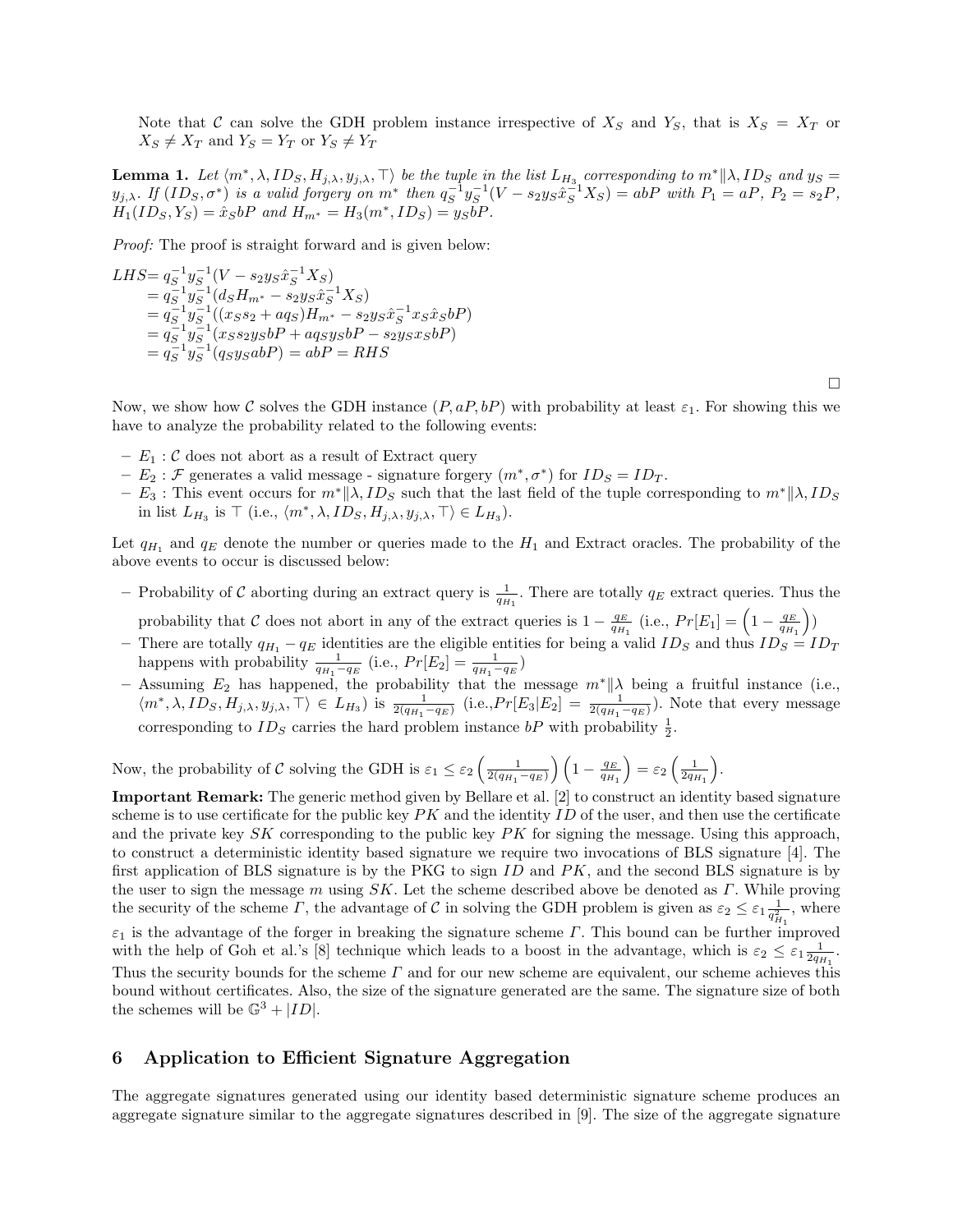depends on the number of distinct signers and not the number of messages signed. The scheme in [9] uses multiple forking-lemma and hence the size of the security parameter should be increased to achieve sufficient security. Since our scheme does not require forking-lemma in the reduction, the security parameter need not be blown-up as in [9] and as a result we have signature schemes with small size. The details of our aggregate signature scheme follows:

The Setup, Extract, Sign algorithm are the same as Det-IBS.Setup, Det-IBS.Extract and Det-IBS.Sign algorithms. The algorithms aggregate sign and aggregate verify are explained below:

- **Det-IBS. AggSign:** Given n signatures  $\sigma_1 = \langle V_1, X_1, Y_1 \rangle, \ldots, \sigma_n = \langle V_n, X_n, Y_n \rangle$  on n messages  $m_1, \ldots, m_n$ by users with identities  $ID_1, \ldots, ID_t$ , where  $t < n$  and a list  $\mathcal L$  which provides the details about which message is signed by whom, the aggregate signature  $\sigma_{Agg}$  is computed as follows:
	- Computes  $V_{Agg} = \sum_{n=1}^{n}$  $\sum_{i=1} V_i$  and sets  $\sigma_{Agg} = \langle V_{Agg}, X_1, \ldots, X_t, Y_1, \ldots, Y_t \rangle$
- **Det-IBS.AggVerify:** Given an aggregate signature  $\sigma_{Agg}$  on n messages  $m_1, \ldots, m_n$  by users with identities  $ID_1, \ldots, ID_t$ , where  $t < n$  and a list  $\mathcal{L}, \sigma_{Agg}$  is verified as follows: Perform the following checks:

$$
\hat{e}(V_{Agg}, P) \stackrel{?}{=} \prod_{i=1}^{n} (\hat{e}(H_3(m_i, ID_i), q_i P_1 + Y_i)) \qquad (3)
$$

$$
\hat{e}(\sum_{j=1}^{t} X_j, P_2) = \prod_{j=1}^{t} \hat{e}(H_1(ID_j, Y_j), Y_j) \qquad (4)
$$

If the checks in  $(3)$  and  $(4)$  pass, output "Valid"; if not, output "Invalid"

Note that in the first verification, if a signer has signed more than one message (This will be documented in the list  $\mathcal{L}$ ), the corresponding Y<sub>i</sub> and identity  $ID_i$  will be reused along with the corresponding message  $m_i$ . The second verification needs to be done only for t values as the number of distinct signers is only t. If a single signer, say  $U_A$  with identity  $ID_A$  signs more than one message, our aggregate signature scheme can be used to generate very efficient aggregate signatures with only three group elements namely,  $V_{Aqq}$ ,  $X_A$  and  $Y_A$ . This optimizes the storage and communication complexity of signatures generated and communicated by a single user. This cannot be achieved by any of the probabilistic identity based aggregate signature schemes.

We argue the proof of security of the aggregate signature scheme informally. Consider the forger sends an aggregate signature (with one of the signatures that is aggregated as a signature by the target identity and the sign oracle was not queried by the adversary with the corresponding message with the target identity as the signer), as the forgery in the EUF-CMA (Existential Unforgeability) game. The challenger can remove all other signatures except the one corresponding to the target identity from the aggregate signature by generating them using the values the challenger has obtained from the random oracle lists. Now, the resulting signature is a valid individual signature by the target identity on the target message and that will be a forgery to the basic identity based signature scheme. This is a contradiction since the basic identity based signature scheme is EUF-CMA secure the aggregate signature is also secure.

# 7 Conclusion

In this paper, we have designed an identity based deterministic signature scheme that has tight reduction to GDH problem. Our scheme is completely different from all the existing schemes. The PKG uses a novel PKI based signature scheme to generate the private keys for users and the PKI based signature scheme itself is of independent interest. We have also proposed a novel scheme for the users to generate signed documents. Both the schemes allow tight reductions and this results in substantially smaller keys and signatures than the ones of the only other identity based deterministic signature scheme by Javier Herranz [9]. Improving the tightness by avoiding the abort scenario during the extract phase in the deterministic identity based signature scheme is considered to be an open challenge and an interesting direction to proceed.

Acknowledgement: We would like to thank the anonymous referees of IWSEC-2011 for their insightful remarks, which helped in improving our paper greatly. Special thanks goes to Prof. Willy Susilo for shephard heading our paper and helping in improving the paper.